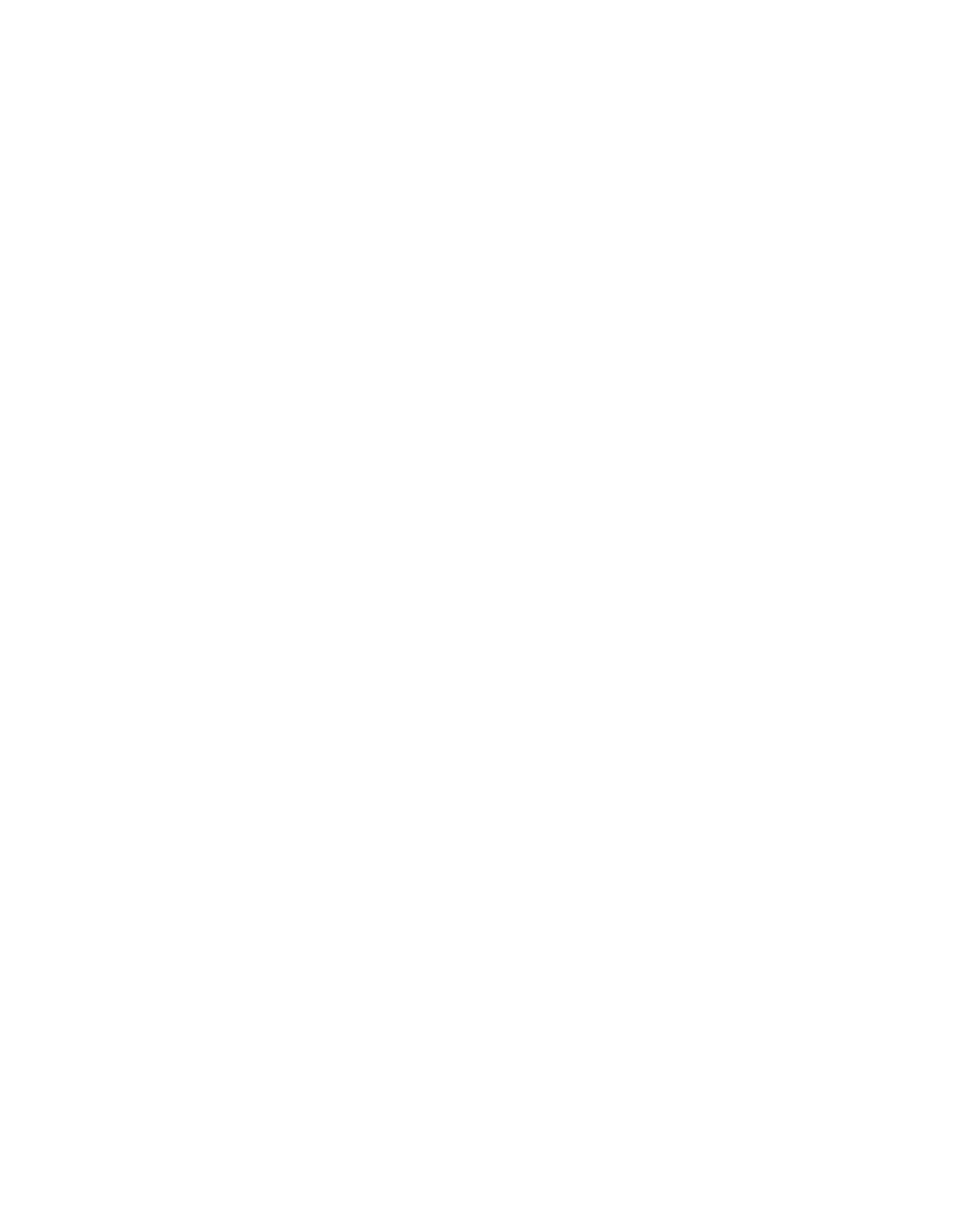AN ACT to amend and reenact §15-2-5 of the Code of West Virginia, 1931, as amended; to amend and reenact §18A-4-2 of said code; and to amend and reenact §18A-4-8a of said code, all relating to increasing annual salaries of certain employees of the state; increasing the salaries of members of the West Virginia State Police and certain personnel thereof; increasing annual salaries of public school teachers; increasing annual salaries of school service personnel; and providing an effective date for these increases.

*Be it enacted by the Legislature of West Virginia:*

### **CHAPTER 15. PUBLIC SAFETY.**

### **ARTICLE 2. WEST VIRGINIA STATE POLICE.**

# **§15-2-5. Career progression system state; salaries; exclusion from wage and hour laws, with supplemental payment; bond; leave time for members called to duty in guard or reserves.**

 (a) The superintendent shall establish within the West Virginia State Police a system to provide for: (1) The promotion of members to the supervisory ranks of sergeant, first sergeant, second lieutenant, and first lieutenant; (2) the classification of nonsupervisory members within the field operations force to the ranks of trooper, senior trooper, trooper first class, or corporal; and (3) the temporary reclassification of members assigned to administrative duties as administrative support specialist I-VIII. The promotion of individuals in the forensic laboratory shall include the classifications of Evidence Custodians I-IV, Forensic Technicians I-III, Forensic Scientists I-VI, and Forensic Scientist Supervisors I-IV, based on the Forensic Lab Career Progression System. (b) The superintendent may propose legislative rules for promulgation in accordance with §29A-3-1 *et seq.* of this code for the purpose of ensuring consistency, predictability, and independent review of any system developed under the provisions of this section.

 (c) The superintendent shall provide to each member a written manual governing any system established under the provisions of this section and specific procedures shall be identified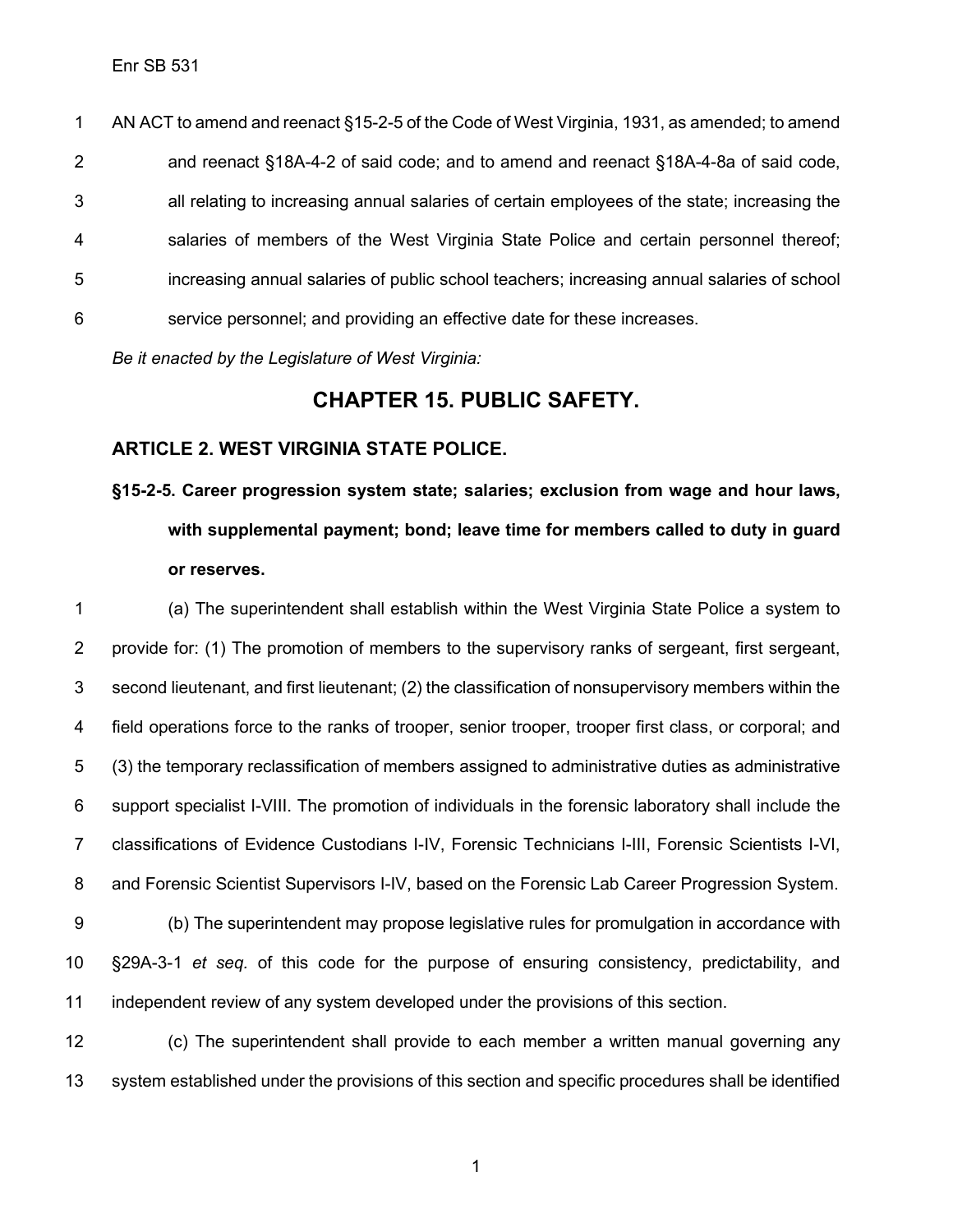for the evaluation and testing of members for promotion or reclassification and the subsequent placement of any members on a promotional eligibility or reclassification recommendation list. A written manual shall also be provided to individuals within the forensic laboratory governing any system established under the provisions of this section and specific procedures shall be identified for the evaluation of promotion or reclassification of those individuals.

 (d) Effective July 1, 2022, members shall receive annual salaries payable at least twice per month as follows:

| 21 | ANNUAL SALARY SCHEDULE (BASE PAY)                |          |
|----|--------------------------------------------------|----------|
| 22 | SUPERVISORY AND NONSUPERVISORY RANKS             |          |
| 23 | <b>Cadet During Training</b>                     | \$48,524 |
| 24 | <b>Cadet Trooper After Training</b>              | 55,784   |
| 25 | <b>Trooper Second Year</b>                       | 56,796   |
| 26 | <b>Trooper Third Year</b>                        | 57,179   |
| 27 | Senior Trooper                                   | 57,578   |
| 28 | <b>Trooper First Class</b>                       | 58,184   |
| 29 | Corporal                                         | 58,790   |
| 30 | Sergeant                                         | 63,091   |
| 31 | <b>First Sergeant</b>                            | 65,242   |
| 32 | <b>Second Lieutenant</b>                         | 67,392   |
| 33 | <b>First Lieutenant</b>                          | 69,543   |
| 34 | Captain                                          | 71,694   |
| 35 | Major                                            | 73,844   |
| 36 | <b>Lieutenant Colonel</b>                        | 75,995   |
| 37 | ANNUAL SALARY SCHEDULE (BASE PAY)                |          |
| 38 | ADMINISTRATION SUPPORT SPECIALIST CLASSIFICATION |          |
| 39 | $\overline{\phantom{a}}$                         | \$56,796 |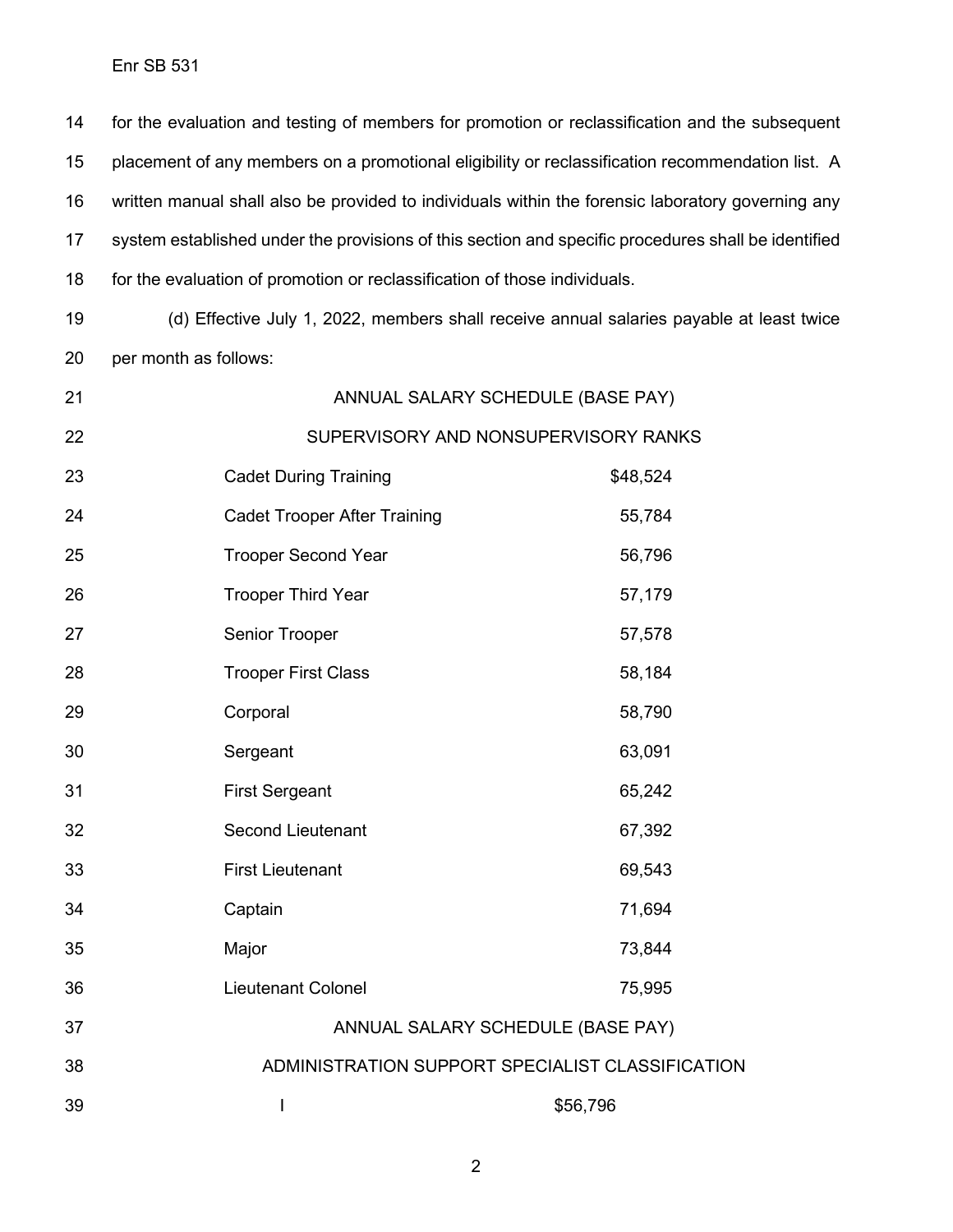| 40 | $\mathop{\rm II}\nolimits$                                                                                                                                                                                                                                                                                                                                                       | 57,578                                                                                      |
|----|----------------------------------------------------------------------------------------------------------------------------------------------------------------------------------------------------------------------------------------------------------------------------------------------------------------------------------------------------------------------------------|---------------------------------------------------------------------------------------------|
| 41 | $\ensuremath{\mathsf{III}}\xspace$                                                                                                                                                                                                                                                                                                                                               | 58,184                                                                                      |
| 42 | ${\sf IV}$                                                                                                                                                                                                                                                                                                                                                                       | 58,790                                                                                      |
| 43 | V                                                                                                                                                                                                                                                                                                                                                                                | 63,091                                                                                      |
| 44 | VI                                                                                                                                                                                                                                                                                                                                                                               | 65,242                                                                                      |
| 45 | VII                                                                                                                                                                                                                                                                                                                                                                              | 67,392                                                                                      |
| 46 | VIII                                                                                                                                                                                                                                                                                                                                                                             | 69,543                                                                                      |
| 47 |                                                                                                                                                                                                                                                                                                                                                                                  | Effective July 1, 2022, designated individuals within the forensic laboratory shall receive |
| 48 | annual base salaries payable at least twice per month as follows:                                                                                                                                                                                                                                                                                                                |                                                                                             |
| 49 |                                                                                                                                                                                                                                                                                                                                                                                  | ANNUAL SALARY SCHEDULE (BASE PAY)                                                           |
| 50 | EVIDENCE CUSTODIAN                                                                                                                                                                                                                                                                                                                                                               |                                                                                             |
| 51 | I                                                                                                                                                                                                                                                                                                                                                                                | \$45,650                                                                                    |
| 52 | $\mathop{\rm II}\nolimits$                                                                                                                                                                                                                                                                                                                                                       | 47,978                                                                                      |
| 53 | $\ensuremath{\mathsf{III}}\xspace$                                                                                                                                                                                                                                                                                                                                               | 51,639                                                                                      |
| 54 | ${\sf IV}$                                                                                                                                                                                                                                                                                                                                                                       | 54,666                                                                                      |
| 55 | <b>FORENSIC TECHNICIAN</b>                                                                                                                                                                                                                                                                                                                                                       |                                                                                             |
| 56 | I                                                                                                                                                                                                                                                                                                                                                                                | \$47,850                                                                                    |
| 57 | $\mathop{\rm II}\nolimits$                                                                                                                                                                                                                                                                                                                                                       | 49,544                                                                                      |
| 58 | $\ensuremath{\mathsf{III}}\xspace$                                                                                                                                                                                                                                                                                                                                               | 53,426                                                                                      |
| 59 | <b>FORENSIC SCIENTIST</b>                                                                                                                                                                                                                                                                                                                                                        |                                                                                             |
| 60 | $\begin{array}{c} \rule{0pt}{2.5ex} \rule{0pt}{2.5ex} \rule{0pt}{2.5ex} \rule{0pt}{2.5ex} \rule{0pt}{2.5ex} \rule{0pt}{2.5ex} \rule{0pt}{2.5ex} \rule{0pt}{2.5ex} \rule{0pt}{2.5ex} \rule{0pt}{2.5ex} \rule{0pt}{2.5ex} \rule{0pt}{2.5ex} \rule{0pt}{2.5ex} \rule{0pt}{2.5ex} \rule{0pt}{2.5ex} \rule{0pt}{2.5ex} \rule{0pt}{2.5ex} \rule{0pt}{2.5ex} \rule{0pt}{2.5ex} \rule{0$ | \$55,050                                                                                    |
| 61 | $\sf II$                                                                                                                                                                                                                                                                                                                                                                         | 57,234                                                                                      |
| 62 | $\ensuremath{\mathsf{III}}\xspace$                                                                                                                                                                                                                                                                                                                                               | 59,338                                                                                      |
| 63 | ${\sf IV}$                                                                                                                                                                                                                                                                                                                                                                       | 61,737                                                                                      |
| 64 | $\vee$                                                                                                                                                                                                                                                                                                                                                                           | 65,263                                                                                      |
| 65 | ${\sf VI}$                                                                                                                                                                                                                                                                                                                                                                       | 69,063                                                                                      |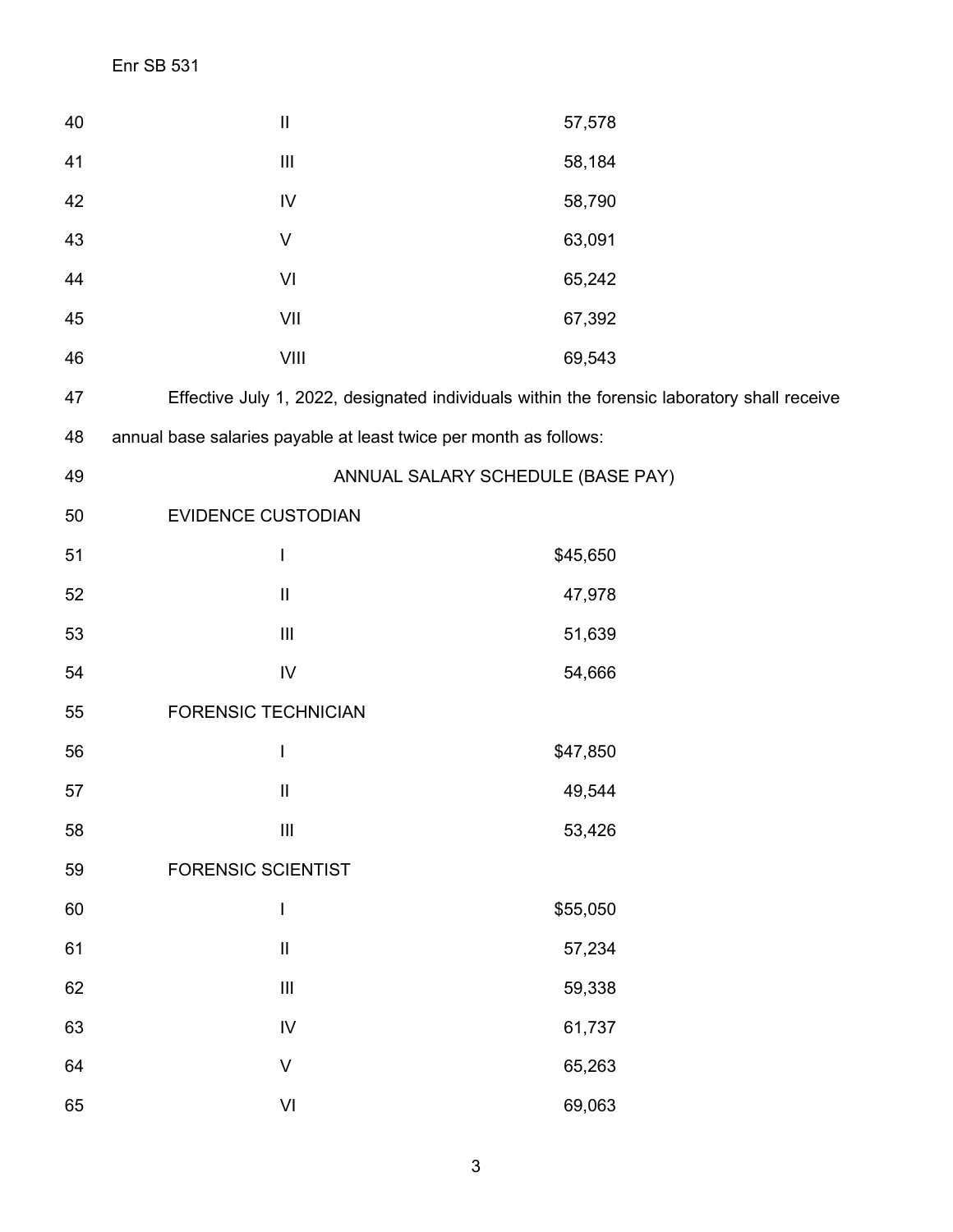| 66 | <b>FORENSIC SCIENTIST SUPERVISOR</b> |          |
|----|--------------------------------------|----------|
| 67 |                                      | \$71,762 |
| 68 | Ш                                    | 75,326   |
| 69 | Ш                                    | 79,104   |
| 70 | IV                                   | 83,108   |

 Each member of the West Virginia State Police whose salary is fixed and specified in this annual salary schedule is entitled to the length of service increases set forth in §15-2-5(e) of this code and supplemental pay as provided in §15-2-5(g) of this code.

 (e) Each member of the West Virginia State Police whose salary is fixed and specified pursuant to this section shall receive, and is entitled to, an increase in salary over that set forth in §15-2-5(d) of this code for grade in rank, based on length of service, including that service served before and after the effective date of this section with the West Virginia State Police as follows: Beginning on January 1, 2015, and continuing thereafter, at the end of two years of service with the West Virginia State Police, the member shall receive a salary increase of \$500 to be effective during his or her next year of service and a like increase at yearly intervals thereafter, with the increases to be cumulative. The forensic laboratory employees whose salaries are fixed and specified pursuant to this section, shall receive, and are entitled to, an increase in salary over that set forth in §15-2-5(d) of this code, in accordance with §15-2-7(h) of this code.

 (f) In applying the salary schedules set forth in this section where salary increases are provided for length of service, members of the West Virginia State Police in service at the time the schedules become effective shall be given credit for prior service and shall be paid the salaries the same length of service entitles them to receive under the provisions of this section.

 (g) The Legislature finds and declares that because of the unique duties of members of the West Virginia State Police, it is not appropriate to apply the provisions of state wage and hour laws to them. Accordingly, members of the West Virginia State Police are excluded from the provisions of state wage and hour laws. This express exclusion shall not be construed as any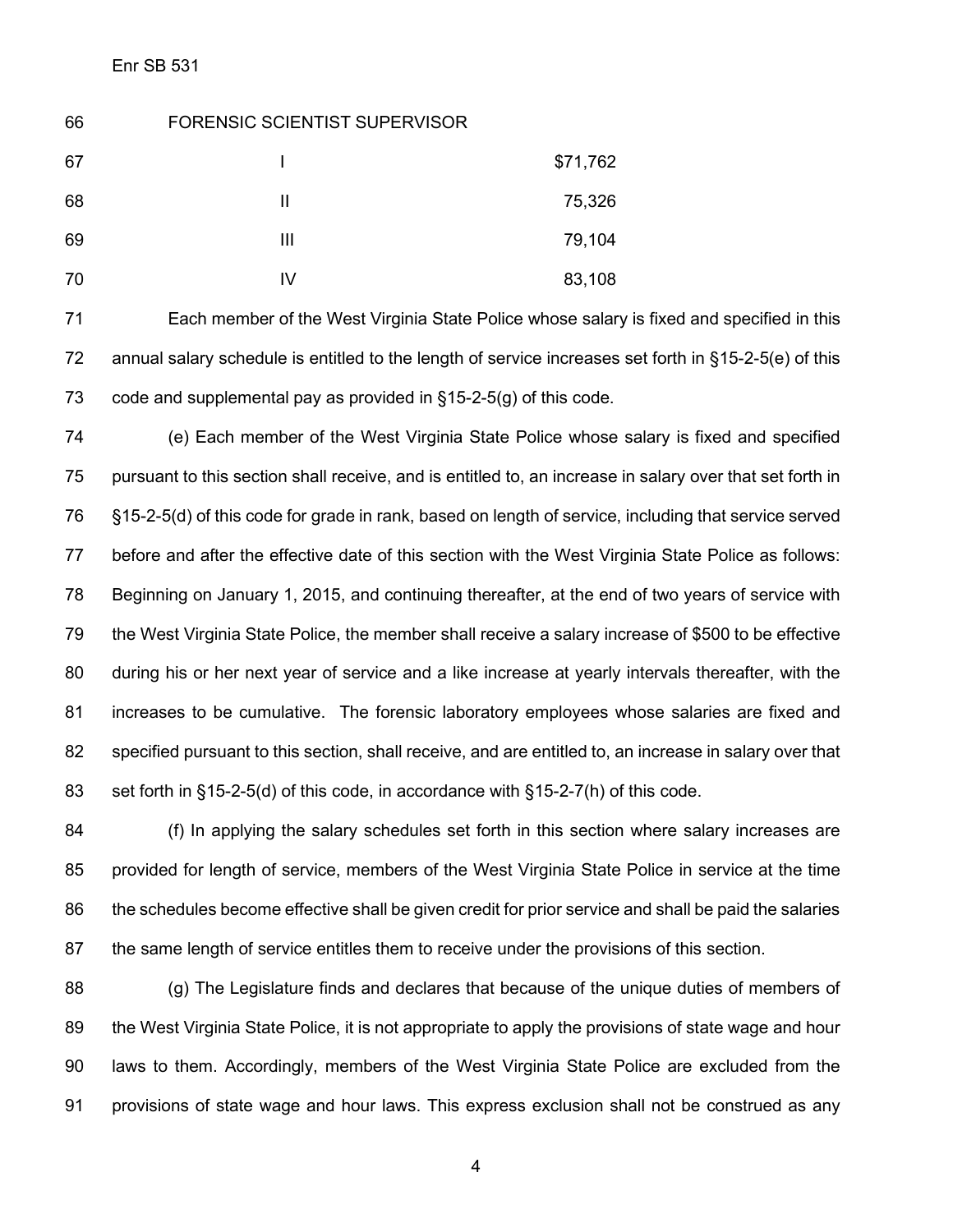indication that the members were or were not covered by the wage and hour laws prior to this exclusion.

94 In lieu of any overtime pay they might otherwise have received under the wage and hour laws, and in addition to their salaries and increases for length of service, members who have completed basic training and who are exempt from federal Fair Labor Standards Act guidelines may receive supplemental pay as provided in this section.

 The authority of the superintendent to propose a legislative rule or amendment thereto for promulgation in accordance with §29A-3-1 *et seq.* of this code to establish the number of hours 100 per month which constitute the standard pay period for the members of the West Virginia State Police is hereby continued. The rule shall further establish, on a graduated hourly basis, the criteria for receipt of a portion or all of supplemental payment when hours are worked in excess of the standard pay period. The superintendent shall certify at least twice per month to the West Virginia State Police payroll officer the names of those members who have worked in excess of the standard pay period and the amount of their entitlement to supplemental payment. The supplemental payment may not exceed \$200 per pay period. The superintendent and civilian employees of the West Virginia State Police are not eligible for any supplemental payments.

 (h) Each member of the West Virginia State Police, except the superintendent and civilian employees, shall execute, before entering upon the discharge of his or her duties, a bond with security in the sum of \$5,000 payable to the State of West Virginia, conditioned upon the faithful performance of his or her duties, and the bond shall be approved as to form by the Attorney General and as to sufficiency by the Governor.

 (i) In consideration for compensation paid by the West Virginia State Police to its members during those members' participation in the West Virginia State Police Cadet Training Program pursuant to §30-29-8 of this code, the West Virginia State Police may require of its members by written agreement entered into with each of them in advance of such participation in the program that, if a member should voluntarily discontinue employment any time within one year immediately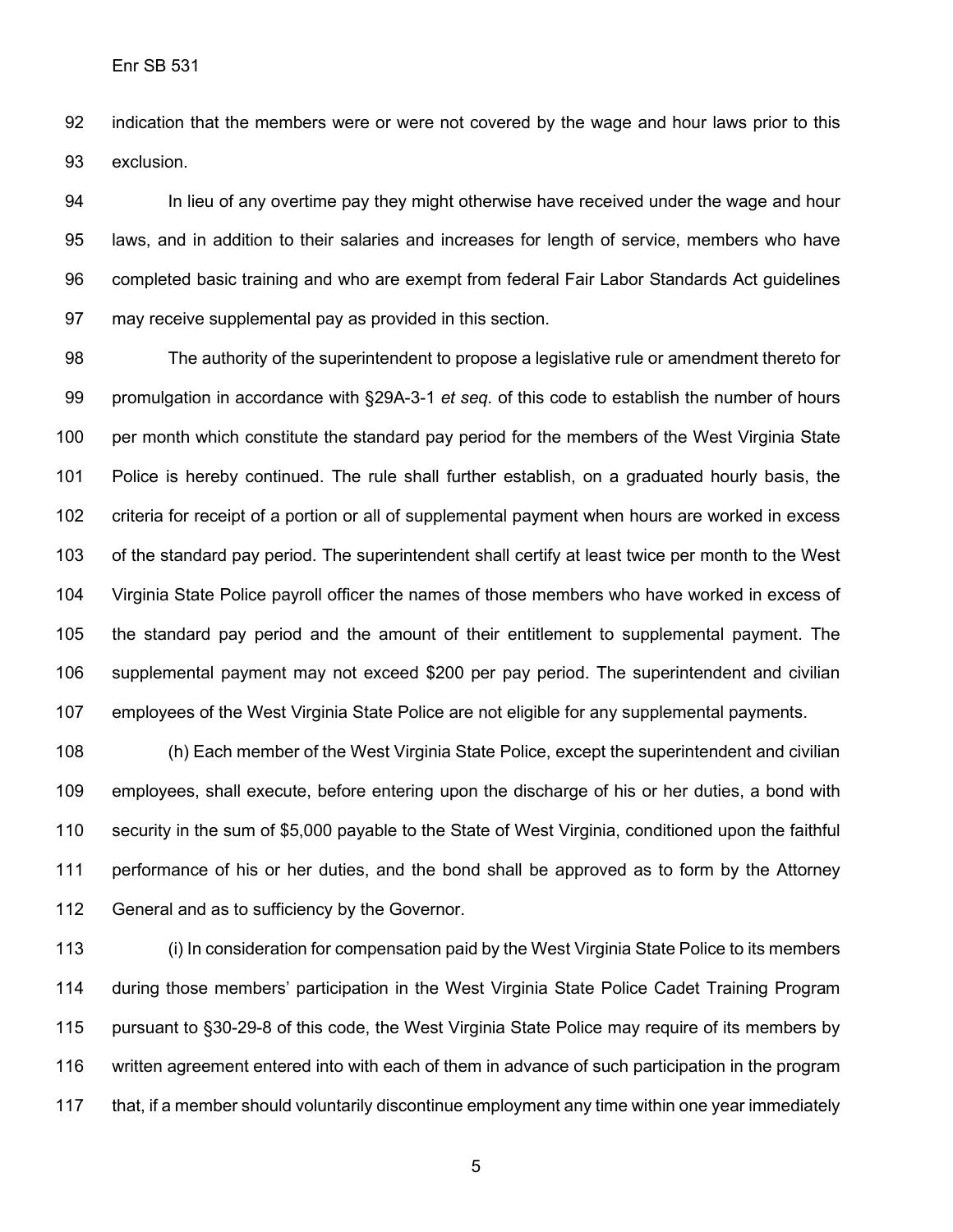following completion of the training program, he or she shall be obligated to pay to the West Virginia State Police a pro rata portion of such compensation equal to that part of such year which the member has chosen not to remain in the employ of the West Virginia State Police.

121 (i) Any member of the West Virginia State Police who is called to perform active duty training or inactive duty training in the National Guard or any reserve component of the armed forces of the United States annually shall be granted, upon request, leave time not to exceed 30 calendar days for the purpose of performing the active duty training or inactive duty training and the time granted may not be deducted from any leave accumulated as a member of the West Virginia State Police.

## **CHAPTER 18A. SCHOOL PERSONNEL.**

#### **ARTICLE 4. SALARIES, WAGES AND OTHER BENEFITS.**

#### **§18A-4-2. State minimum salaries for teachers.**

 (a) For school year 2022-2023, and continuing thereafter, each teacher shall receive the amount prescribed in the State Minimum Salary Schedule as set forth in this section, specific additional amounts prescribed in this section or article, and any county supplement in effect in a county pursuant to §18A-4-5a of this code during the contract year.

#### STATE MINIMUM SALARY SCHEDULE

| Years<br>Exp.  | 4th<br>Class | 3rd<br>Class                              | 2 <sub>nd</sub><br><b>Class</b> | A.B.                                                    | A.B.<br>15 | M.A.                        | M.A.<br>15           | M.A.<br>30    | M.A.<br>45 | Doc-<br>torate |
|----------------|--------------|-------------------------------------------|---------------------------------|---------------------------------------------------------|------------|-----------------------------|----------------------|---------------|------------|----------------|
| 0              | 34.297       | 34.986                                    | 35,252                          |                                                         |            | 36,695 37,456 39,223 39,984 |                      | 40.745 41.506 |            | 42,541         |
| 1.             | 34.625       | 35.314                                    |                                 | 35,580 37,213 37,974 39,742 40,503                      |            |                             |                      | 41,263        | 42.024     | 43,059         |
| $\overline{2}$ | 34.954       |                                           |                                 | 35,642 35,908 37,732 38,493                             |            | 40,260                      | 41,021               | 41,782 42,543 |            | 43,578         |
| 3              |              | 35,282 35,970 36,236 38,251 39,011        |                                 |                                                         |            | 40,779                      | 41,540               | 42.300 43.061 |            | 44,096         |
| 4              | 35.854       |                                           |                                 | 36,542 36,808 39,013 39,774 41,542 42,303 43,063 43,824 |            |                             |                      |               |            | 44,859         |
| 5              |              | 36,182 36,870 37,136 39,532 40,293        |                                 |                                                         |            | 42,060                      | 42,821               | 43,582 44,343 |            | 45,378         |
| 6              |              | 36,510 37,198 37,464 40,050 40,811 42,579 |                                 |                                                         |            |                             | 43,340 44,100 44,861 |               |            | 45,896         |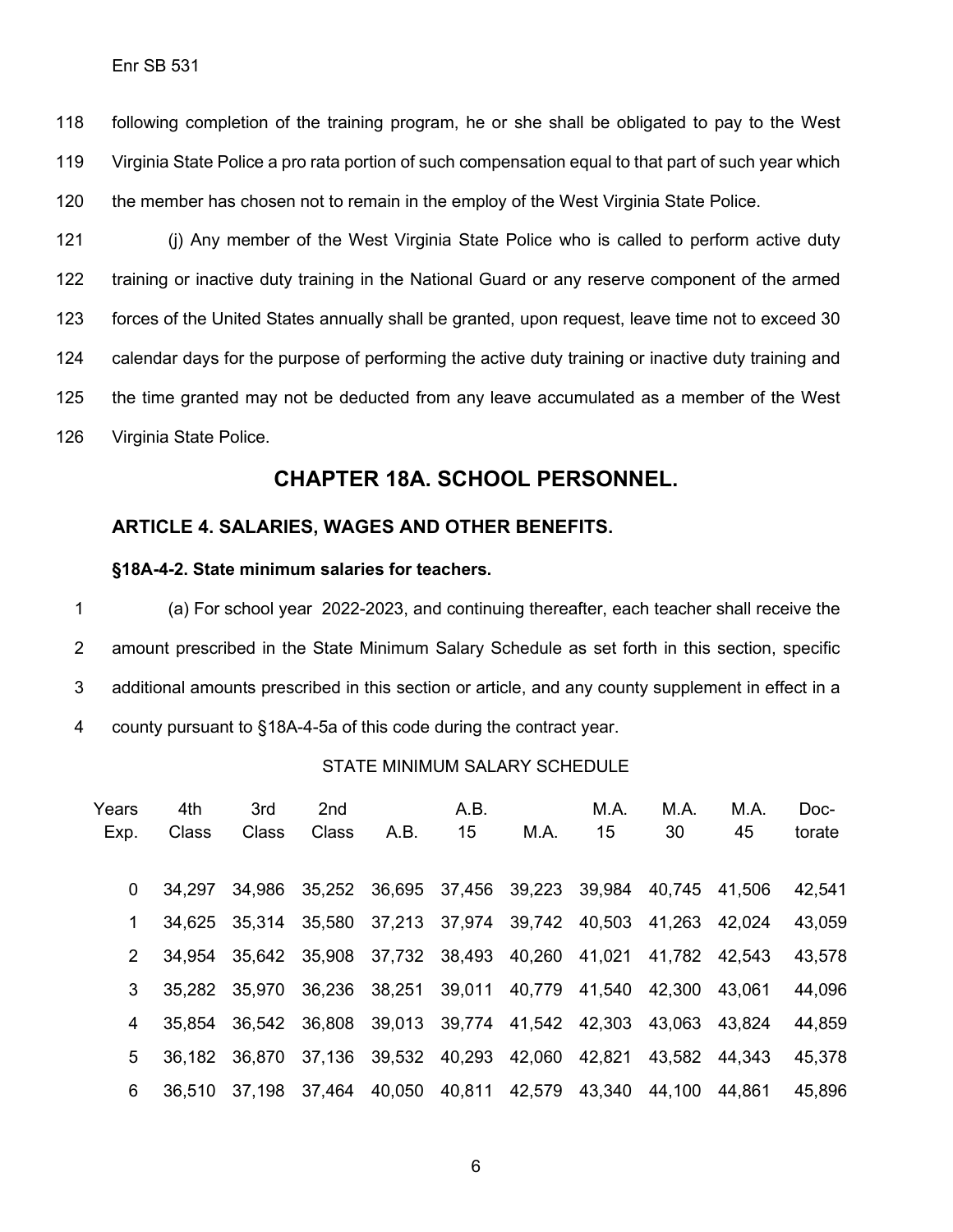| 7  | 36,838 | 37,527 | 37,792 | 40,569 | 41,330 | 43,097 | 43,858 | 44,619 | 45,380 | 46,415 |
|----|--------|--------|--------|--------|--------|--------|--------|--------|--------|--------|
| 8  | 37,166 | 37,855 | 38,121 | 41,087 | 41,848 | 43,616 | 44,377 | 45,137 | 45,898 | 46,933 |
| 9  | 37,494 | 38,183 | 38,449 | 41,606 | 42,367 | 44,134 | 44,895 | 45,656 | 46,417 | 47,452 |
| 10 | 37,823 | 38,511 | 38,777 | 42,126 | 42,886 | 44,654 | 45,415 | 46,176 | 46,936 | 47,971 |
| 11 | 38,151 | 38,839 | 39,105 | 42,644 | 43,405 | 45,173 | 45,933 | 46,694 | 47,455 | 48,490 |
| 12 | 38,479 | 39,167 | 39,433 | 43,163 | 43,923 | 45,691 | 46,452 | 47,213 | 47,973 | 49,008 |
| 13 | 38,807 | 39,495 | 39,761 | 43,681 | 44,442 | 46,210 | 46,970 | 47,731 | 48,492 | 49,527 |
| 14 | 39,135 | 39,823 | 40,089 | 44,200 | 44,960 | 46,728 | 47,489 | 48,250 | 49,010 | 50,045 |
| 15 | 39,463 | 40,151 | 40,417 | 44,718 | 45,479 | 47,247 | 48,007 | 48,768 | 49,529 | 50,564 |
| 16 | 39,791 | 40,479 | 40,745 | 45,237 | 45,997 | 47,765 | 48,526 | 49,287 | 50,047 | 51,082 |
| 17 | 40,119 | 40,808 | 41,073 | 45,755 | 46,516 | 48,284 | 49,045 | 49,805 | 50,566 | 51,601 |
| 18 | 40,447 | 41,136 | 41,402 | 46,274 | 47,035 | 48,802 | 49,563 | 50,324 | 51,085 | 52,120 |
| 19 | 40,775 | 41,464 | 41,730 | 46,792 | 47,553 | 49,321 | 50,082 | 50,842 | 51,603 | 52,638 |
| 20 | 41,103 | 41,792 | 42,058 | 47,311 | 48,072 | 49,839 | 50,600 | 51,361 | 52,122 | 53,157 |
| 21 | 41,432 | 42,120 | 42,386 | 47,829 | 48,590 | 50,358 | 51,119 | 51,879 | 52,640 | 53,675 |
| 22 | 41,760 | 42,448 | 42,714 | 48,348 | 49,109 | 50,876 | 51,637 | 52,398 | 53,159 | 54,194 |
| 23 | 42,088 | 42,776 | 43,042 | 48,867 | 49,627 | 51,395 | 52,156 | 52,916 | 53,677 | 54,712 |
| 24 | 42,416 | 43,104 | 43,370 | 49,385 | 50,146 | 51,914 | 52,674 | 53,435 | 54,196 | 55,231 |
| 25 | 42,744 | 43,432 | 43,698 | 49,904 | 50,664 | 52,432 | 53,193 | 53,954 | 54,714 | 55,749 |
| 26 | 43,072 | 43,760 | 44,026 | 50,422 | 51,183 | 52,951 | 53,711 | 54,472 | 55,233 | 56,268 |
| 27 | 43,400 | 44,088 | 44,354 | 50,941 | 51,701 | 53,469 | 54,230 | 54,991 | 55,751 | 56,786 |
| 28 | 43,728 | 44,417 | 44,682 | 51,459 | 52,220 | 53,988 | 54,748 | 55,509 | 56,270 | 57,305 |
| 29 | 44,056 | 44,745 | 45,011 | 51,978 | 52,738 | 54,506 | 55,267 | 56,028 | 56,788 | 57,823 |
| 30 | 44,384 | 45,073 | 45,339 | 52,496 | 53,257 | 55,025 | 55,785 | 56,546 | 57,307 | 58,342 |
| 31 | 44,713 | 45,401 | 45,667 | 53,015 | 53,776 | 55,543 | 56,304 | 57,065 | 57,825 | 58,860 |
| 32 | 45,041 | 45,729 | 45,995 | 53,533 | 54,294 | 56,062 | 56,823 | 57,583 | 58,344 | 59,379 |
| 33 | 45,369 | 46,057 | 46,323 | 54,052 | 54,813 | 56,580 | 57,341 | 58,102 | 58,863 | 59,898 |
| 34 | 45,697 | 46,385 | 46,651 | 54,570 | 55,331 | 57,099 | 57,860 | 58,620 | 59,381 | 60,416 |
| 35 | 46,025 | 46,713 | 46,979 | 55,089 | 55,850 | 57,617 | 58,378 | 59,139 | 59,900 | 60,935 |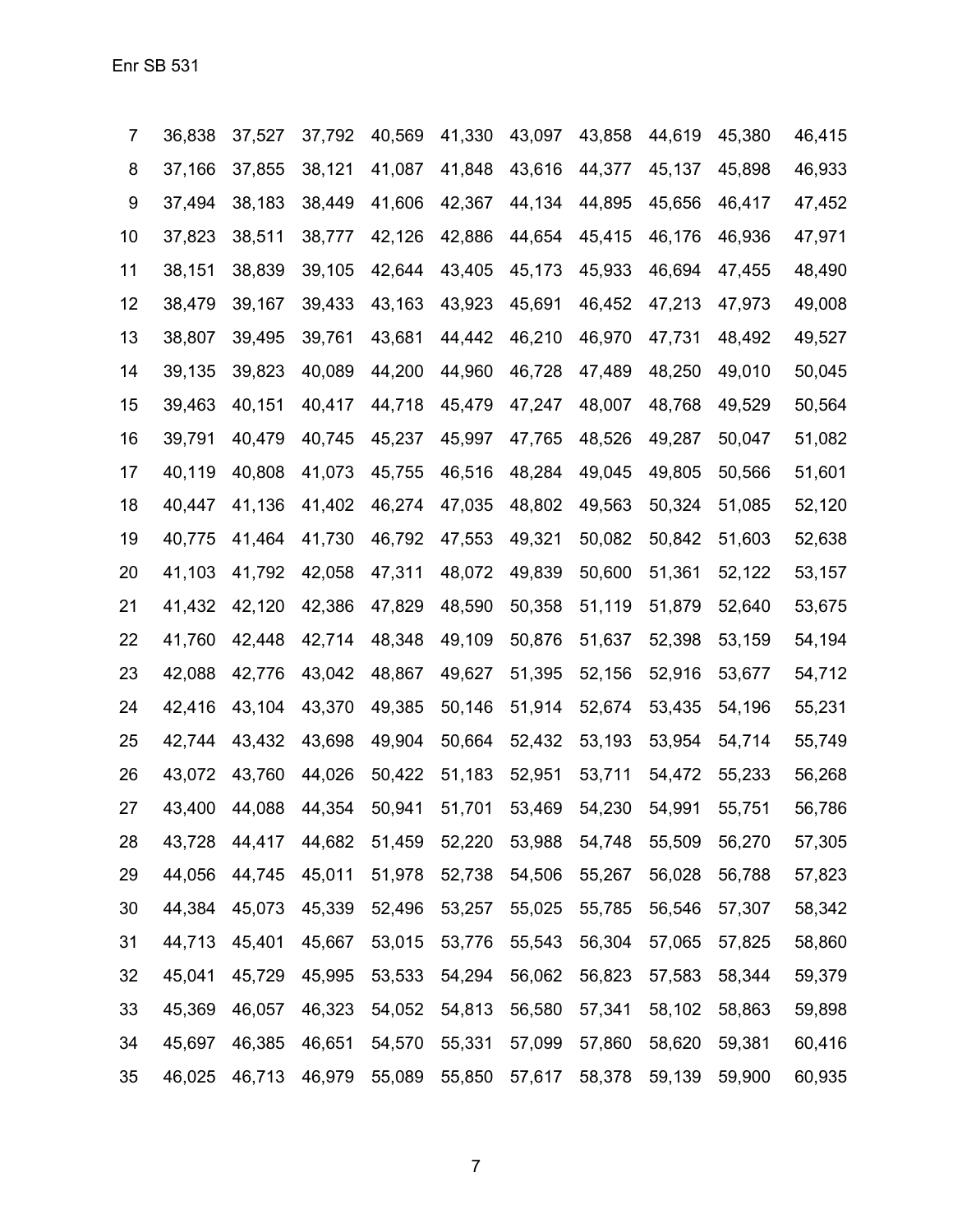(b) Six hundred dollars shall be paid annually to each classroom teacher who has at least 20 years of teaching experience. The payments: (i) Shall be in addition to any amounts prescribed in the applicable State Minimum Salary Schedule; (ii) shall be paid in equal monthly installments; and (iii) shall be considered a part of the state minimum salaries for teachers.

 (c) Effective July 1, 2019, each classroom teacher providing math instruction in the teacher's certified area of study for at least 60 percent of the time the teacher is providing instruction to students shall be considered to have three additional years of experience only for the purposes of the salary schedule set forth in subsection (b) of this section: *Provided,* That for any classroom teacher who satisfies these requirements and whose years of experience plus the three additional years due to them exceeds the years of experience provided for on the salary schedule shall be paid the additional amount equivalent to three additional years of experience notwithstanding the maximum experience provided on the salary schedule.

 (d) Effective July 1, 2019, each classroom teacher certified in special education and employed as a full-time special education teacher, as defined by the State Superintendent, shall be considered to have three additional years of experience only for the purposes of the salary schedule set forth in subsection (a) of this section: *Provided,* That for any classroom teacher who satisfies these requirements and whose years of experience plus the three additional years due to them exceeds the years of experience provided for on the salary schedule shall be paid the additional amount equivalent to three additional years of experience notwithstanding the maximum experience provided on the salary schedule.

 (e) In accordance with §18A-4-5 of this code, each teacher shall be paid the supplement amount as applicable for his or her classification of certification or classification of training and years of experience as follows, subject to the provisions of that section:

 (1) For "4th Class" at zero years of experience, \$1,781. An additional \$38 shall be paid for each year of experience up to and including 35 years of experience;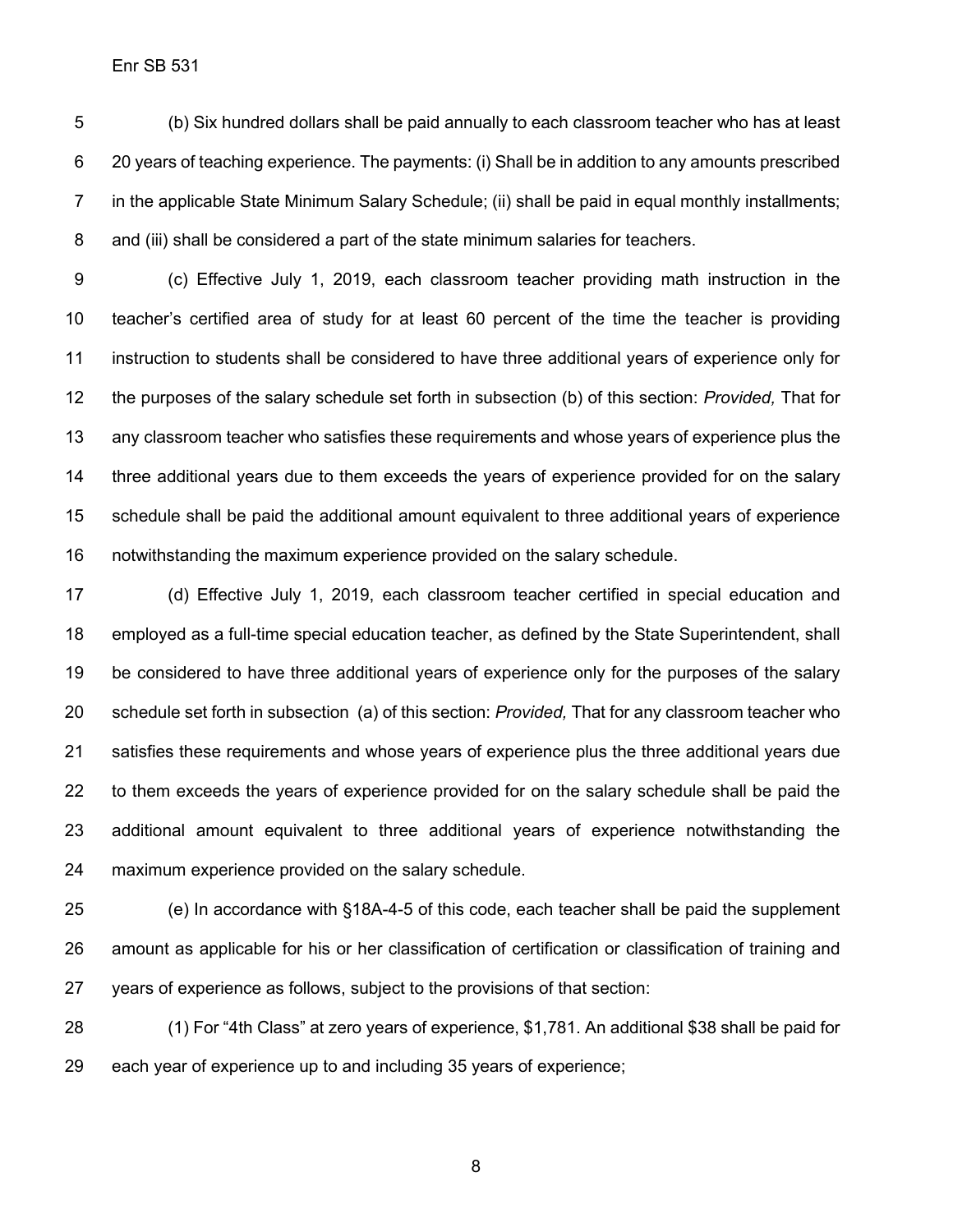(2) For "3rd Class" at zero years of experience, \$1,796. An additional \$67 shall be paid for each year of experience up to and including 35 years of experience;

- (3) For "2nd Class" at zero years of experience, \$1,877. An additional \$69 shall be paid for each year of experience up to and including 35 years of experience;
- (4) For "A.B." at zero years of experience, \$2,360. An additional \$69 shall be paid for each year of experience up to and including 35 years of experience;
- (5) For "A.B. + 15" at zero years of experience, \$2,452. An additional \$69 shall be paid for each year of experience up to and including 35 years of experience;
- (6) For "M.A." at zero years of experience, \$2,644. An additional \$69 shall be paid for each year of experience up to and including 35 years of experience;
- (7) For "M.A. + 15" at zero years of experience, \$2,740. An additional \$69 shall be paid for each year of experience up to and including 35 years of experience;
- (8) For "M.A. + 30" at zero years of experience, \$2,836. An additional \$69 shall be paid for each year of experience up to and including 35 years of experience;
- (9) For "M.A. + 45" at zero years of experience, \$2,836. An additional \$69 shall be paid for each year of experience up to and including 35 years of experience; and
- (10) For "Doctorate" at zero years of experience, \$2,927. An additional \$69 shall be paid for each year of experience up to and including 35 years of experience.
- These payments: (i) Shall be in addition to any amounts prescribed in the applicable State Minimum Salary Schedule, any specific additional amounts prescribed in this section and article and any county supplement in effect in a county pursuant to §18A-4-5a of this code; (ii) shall be paid in equal monthly installments; and (iii) shall be considered a part of the state minimum salaries for teachers.

#### **§18A-4-8a. Service personnel minimum monthly salaries.**

 (a) Effective July 1, 2022, the minimum monthly pay for each service employee shall be as follows: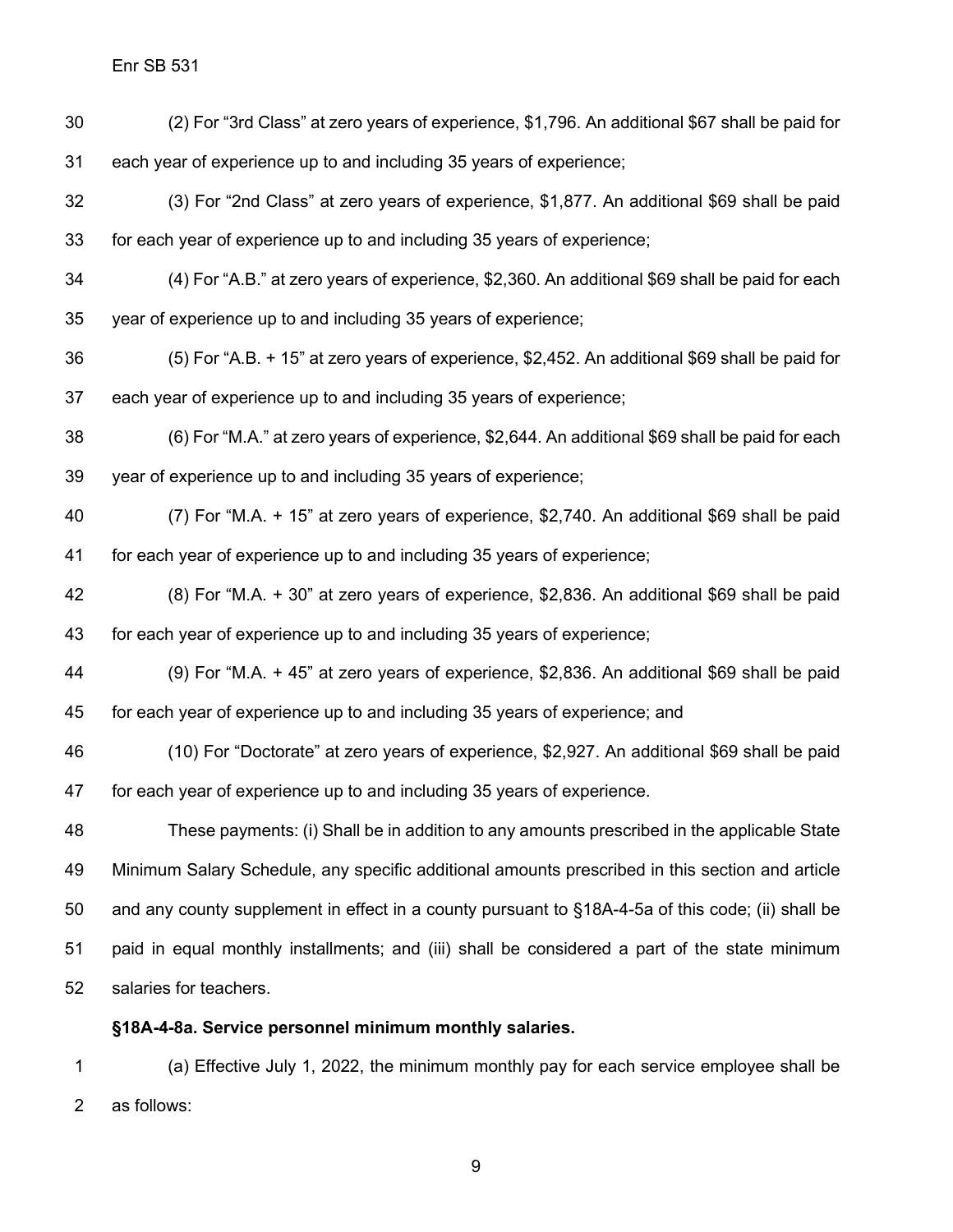(1) For school year 2022-2023, and continuing thereafter, the minimum monthly pay for each service employee whose employment is for a period of more than three and one-half hours a day shall be at least the amounts indicated in the State Minimum Pay Scale Pay Grade Schedule set forth in this subdivision and the minimum monthly pay for each service employee whose employment is for a period of three and one-half hours or less a day shall be at least one-half the amount indicated in the State Minimum Pay Scale Pay Grade Schedule set forth in this subdivision.

#### STATE MINIMUM PAY SCALE PAY GRADE SCHEDULE

| Years |       |       |       | <b>PAY GRADE</b> |       |       |       |       |
|-------|-------|-------|-------|------------------|-------|-------|-------|-------|
| Exp.  | A     | B     | C     | D                | Ε     | F     | G     | н     |
| 0     | 2,007 | 2,028 | 2,070 | 2,123            | 2,176 | 2,239 | 2,271 | 2,344 |
| 1     | 2,039 | 2,061 | 2,102 | 2,155            | 2,209 | 2,272 | 2,303 | 2,377 |
| 2     | 2,072 | 2,093 | 2,135 | 2,188            | 2,241 | 2,304 | 2,336 | 2,409 |
| 3     | 2,104 | 2,126 | 2,168 | 2,221            | 2,274 | 2,337 | 2,369 | 2,442 |
| 4     | 2,137 | 2,159 | 2,200 | 2,253            | 2,306 | 2,370 | 2,401 | 2,476 |
| 5     | 2,170 | 2,191 | 2,233 | 2,286            | 2,339 | 2,402 | 2,434 | 2,508 |
| 6     | 2,202 | 2,224 | 2,267 | 2,319            | 2,372 | 2,435 | 2,467 | 2,541 |
| 7     | 2,236 | 2,256 | 2,299 | 2,351            | 2,404 | 2,468 | 2,499 | 2,574 |
| 8     | 2,269 | 2,289 | 2,332 | 2,384            | 2,437 | 2,500 | 2,532 | 2,606 |
| 9     | 2,301 | 2,322 | 2,365 | 2,418            | 2,470 | 2,533 | 2,564 | 2,639 |
| 10    | 2,334 | 2,355 | 2,397 | 2,450            | 2,502 | 2,567 | 2,598 | 2,672 |
| 11    | 2,367 | 2,388 | 2,430 | 2,483            | 2,535 | 2,599 | 2,631 | 2,704 |
| 12    | 2,399 | 2,421 | 2,462 | 2,516            | 2,569 | 2,632 | 2,663 | 2,737 |
| 13    | 2,432 | 2,453 | 2,495 | 2,548            | 2,601 | 2,664 | 2,696 | 2,770 |
| 14    | 2,465 | 2,486 | 2,528 | 2,581            | 2,634 | 2,697 | 2,729 | 2,802 |
| 15    | 2,497 | 2,519 | 2,560 | 2,613            | 2,666 | 2,730 | 2,761 | 2,835 |
| 16    | 2,530 | 2,551 | 2,593 | 2,646            | 2,699 | 2,762 | 2,794 | 2,868 |
| 17    | 2,562 | 2,584 | 2,627 | 2,679            | 2,732 | 2,795 | 2,827 | 2,901 |
| 18    | 2,595 | 2,617 | 2,659 | 2,711            | 2,764 | 2,828 | 2,859 | 2,934 |
| 19    | 2,629 | 2,649 | 2,692 | 2,744            | 2,797 | 2,860 | 2,892 | 2,966 |
| 20    | 2,661 | 2,682 | 2,725 | 2,778            | 2,830 | 2,893 | 2,925 | 3,000 |
| 21    | 2,694 | 2,714 | 2,757 | 2,810            | 2,862 | 2,926 | 2,957 | 3,034 |
| 22    | 2,727 | 2,748 | 2,790 | 2,843            | 2,895 | 2,959 | 2,991 | 3,066 |
| 23    | 2,759 | 2,781 | 2,823 | 2,876            | 2,929 | 2,993 | 3,025 | 3,100 |
| 24    | 2,792 | 2,813 | 2,855 | 2,908            | 2,961 | 3,027 | 3,058 | 3,134 |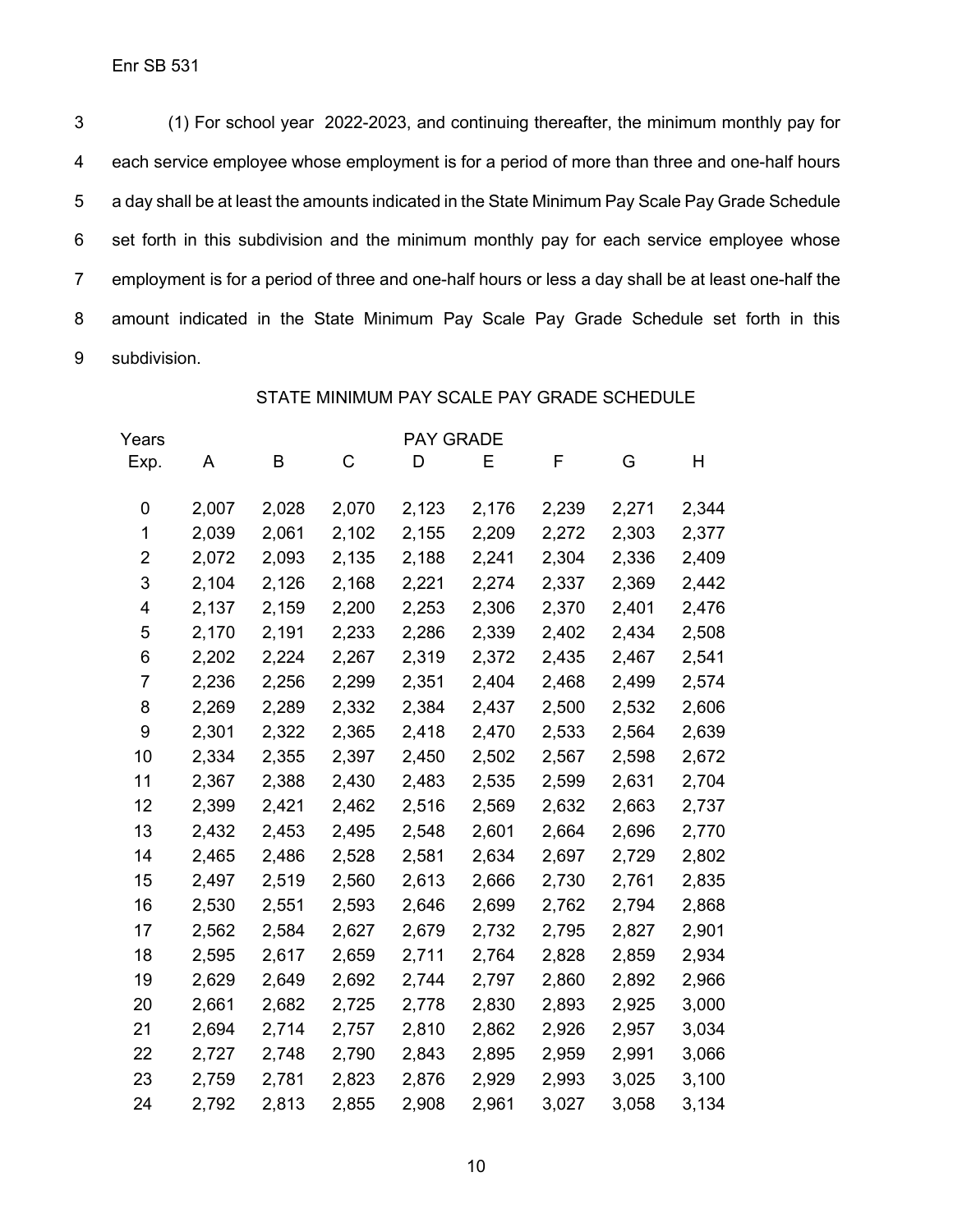| 25 | 2,825 | 2,846 | 2,888 | 2,941 | 2,995 | 3,059 | 3,092 | 3,166 |
|----|-------|-------|-------|-------|-------|-------|-------|-------|
| 26 | 2,857 | 2,879 | 2,920 | 2,975 | 3,029 | 3,093 | 3,124 | 3,200 |
| 27 | 2,890 | 2,911 | 2,953 | 3,007 | 3,061 | 3,125 | 3,158 | 3,233 |
| 28 | 2,923 | 2,944 | 2,987 | 3,041 | 3,095 | 3,159 | 3,192 | 3,267 |
| 29 | 2,955 | 2,978 | 3,020 | 3,073 | 3,128 | 3,193 | 3,224 | 3,301 |
| 30 | 2,989 | 3,010 | 3,054 | 3,107 | 3,161 | 3,225 | 3,258 | 3,334 |
| 31 | 3,022 | 3,044 | 3,088 | 3,141 | 3,195 | 3,259 | 3,292 | 3,367 |
| 32 | 3,056 | 3,077 | 3,120 | 3,174 | 3,227 | 3,293 | 3,324 | 3,401 |
| 33 | 3,090 | 3,110 | 3,154 | 3,208 | 3,261 | 3,325 | 3,358 | 3,434 |
| 34 | 3,122 | 3,144 | 3,188 | 3,242 | 3,295 | 3,359 | 3,392 | 3,467 |
| 35 | 3,156 | 3,178 | 3,220 | 3,274 | 3,327 | 3,393 | 3,425 | 3,501 |
| 36 | 3,190 | 3,211 | 3,254 | 3,308 | 3,362 | 3,426 | 3,459 | 3,533 |
| 37 | 3,222 | 3,245 | 3,288 | 3,342 | 3,396 | 3,460 | 3,492 | 3,567 |
| 38 | 3,256 | 3,277 | 3,320 | 3,374 | 3,428 | 3,493 | 3,525 | 3,601 |
| 39 | 3,290 | 3,311 | 3,354 | 3,408 | 3,462 | 3,526 | 3,559 | 3,633 |
| 40 | 3,322 | 3,345 | 3,387 | 3,441 | 3,496 | 3,560 | 3,592 | 3,667 |

 $10$ (2) Each service employee shall receive the amount prescribed in the State Minimum Pay  $11$ Scale Pay Grade in accordance with the provisions of this subsection according to their class title  $12$ and pay grade as set forth in this subdivision:

| 13 |  |
|----|--|
| 14 |  |
| 15 |  |
| 16 |  |
| 17 |  |
| 18 |  |
| 19 |  |
| 20 |  |
| 21 |  |
| 22 |  |
| 23 |  |
| 24 |  |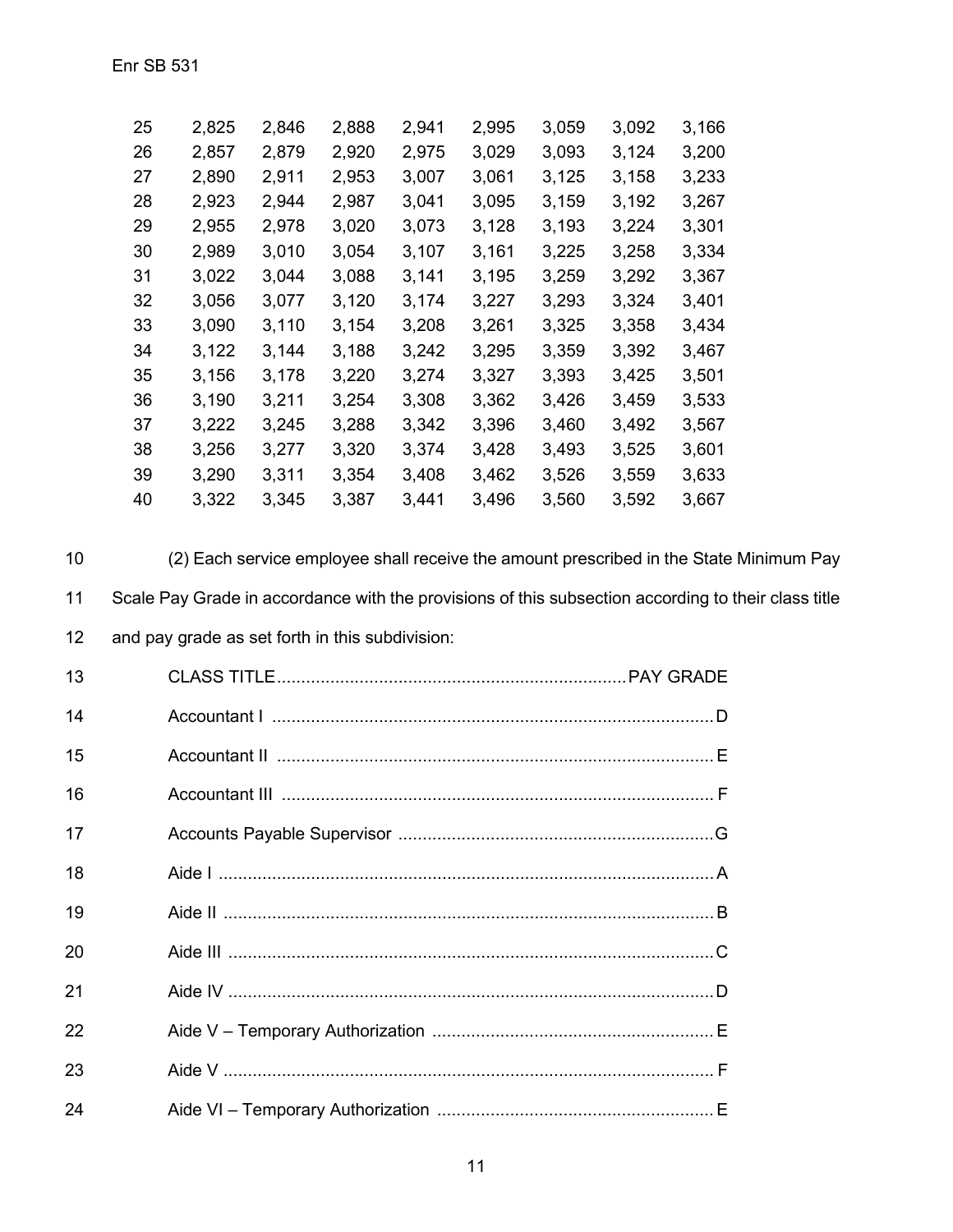| 25 |  |
|----|--|
| 26 |  |
| 27 |  |
| 28 |  |
| 29 |  |
| 30 |  |
| 31 |  |
| 32 |  |
| 33 |  |
| 34 |  |
| 35 |  |
| 36 |  |
| 37 |  |
| 38 |  |
| 39 |  |
| 40 |  |
| 41 |  |
| 42 |  |
| 43 |  |
| 44 |  |
| 45 |  |
| 46 |  |
| 47 |  |
| 48 |  |
| 49 |  |
| 50 |  |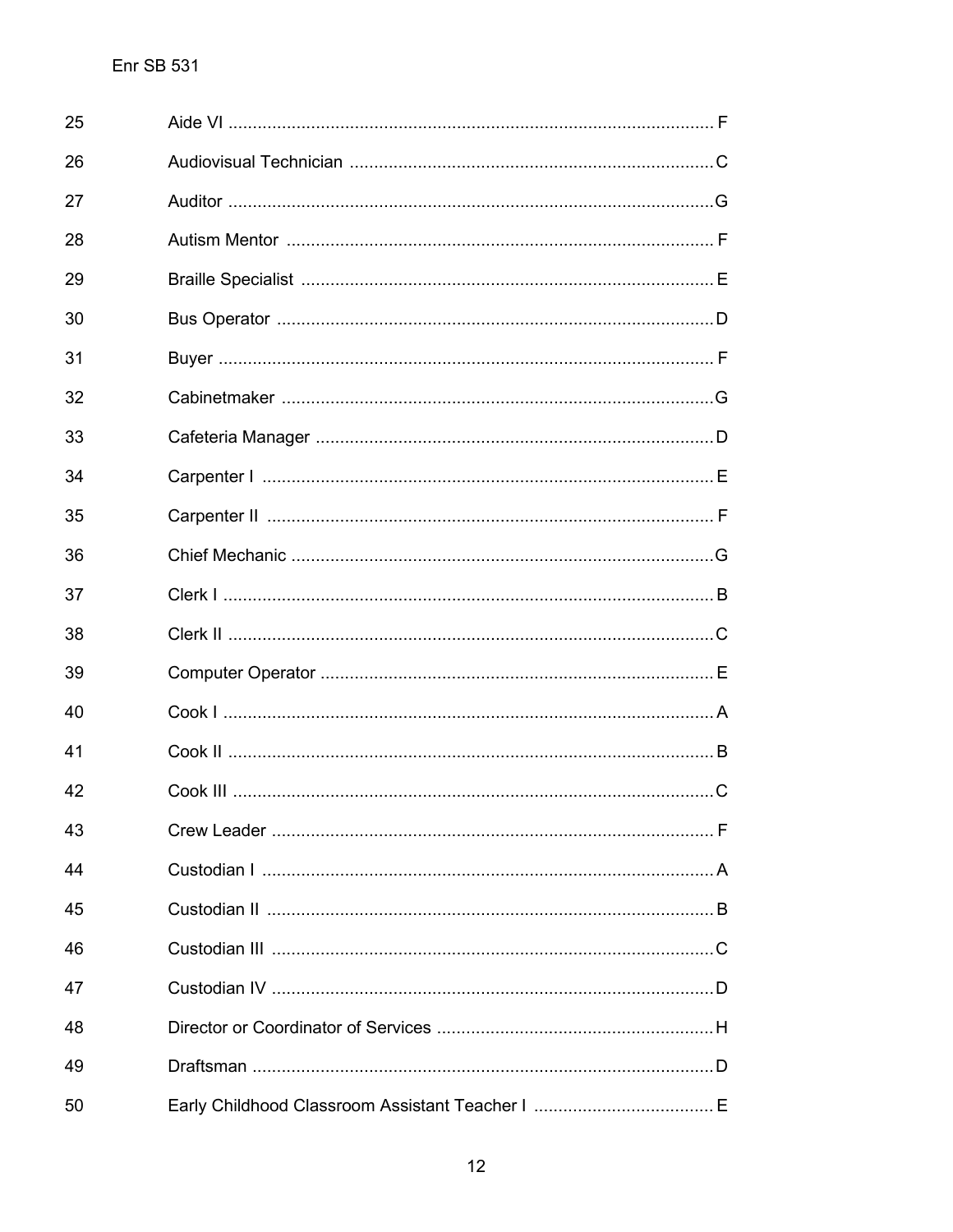| 51 |  |
|----|--|
| 52 |  |
| 53 |  |
| 54 |  |
| 55 |  |
| 56 |  |
| 57 |  |
| 58 |  |
| 59 |  |
| 60 |  |
| 61 |  |
| 62 |  |
| 63 |  |
| 64 |  |
| 65 |  |
| 66 |  |
| 67 |  |
| 68 |  |
| 69 |  |
| 70 |  |
| 71 |  |
| 72 |  |
| 73 |  |
| 74 |  |
| 75 |  |
| 76 |  |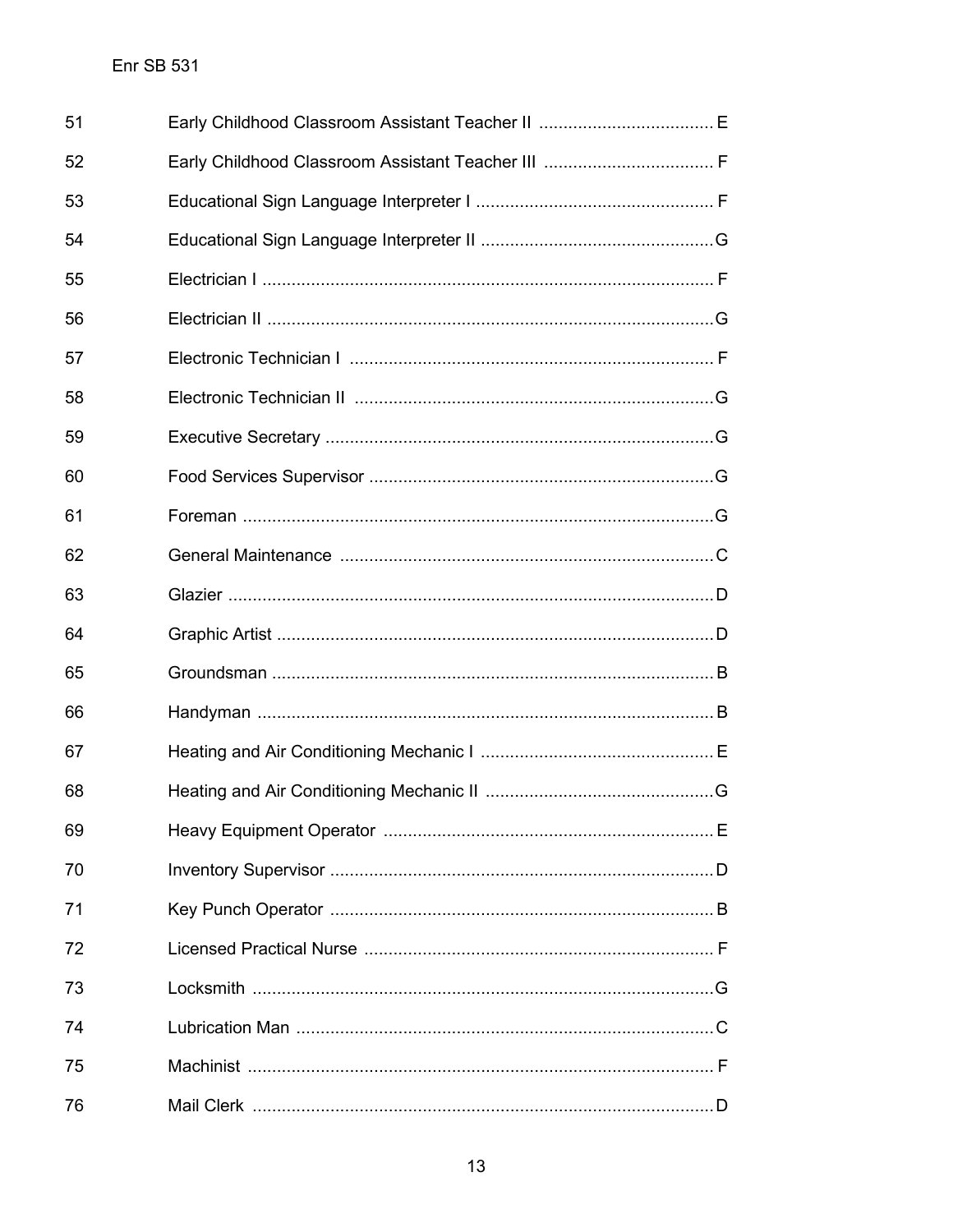| 77  |  |
|-----|--|
| 78  |  |
| 79  |  |
| 80  |  |
| 81  |  |
| 82  |  |
| 83  |  |
| 84  |  |
| 85  |  |
| 86  |  |
| 87  |  |
| 88  |  |
| 89  |  |
| 90  |  |
| 91  |  |
| 92  |  |
| 93  |  |
| 94  |  |
| 95  |  |
| 96  |  |
| 97  |  |
| 98  |  |
| 99  |  |
| 100 |  |
| 101 |  |
| 102 |  |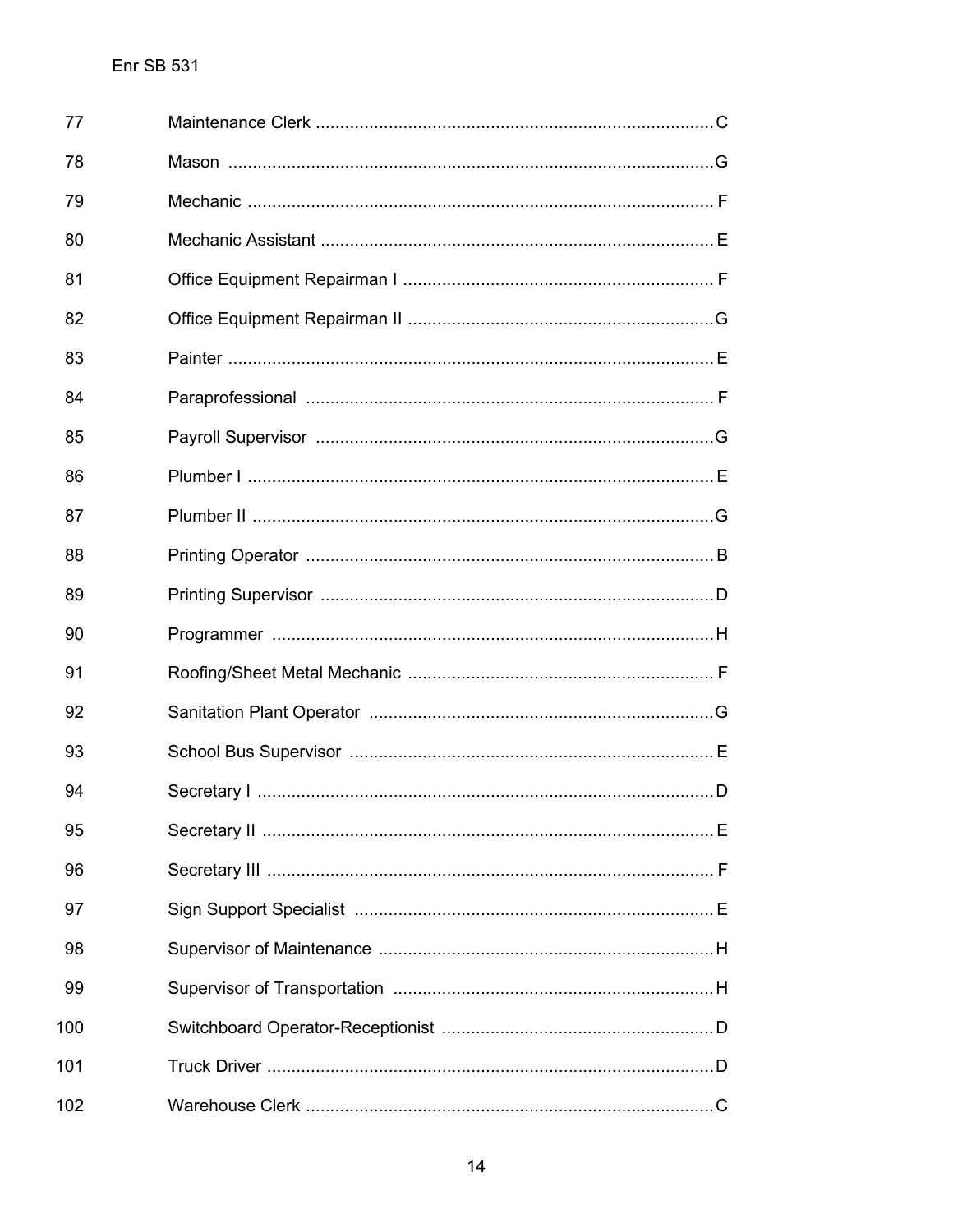| 103 |                                                                                           |
|-----|-------------------------------------------------------------------------------------------|
| 104 |                                                                                           |
| 105 |                                                                                           |
| 106 | (b) An additional \$12 per month is added to the minimum monthly pay of each service      |
| 107 | person who holds a high school diploma or its equivalent.                                 |
| 108 | (c) An additional \$11 per month also is added to the minimum monthly pay of each service |
| 109 | person for each of the following:                                                         |
| 110 | (1) A service person who holds 12 college hours or comparable credit obtained in a trade  |
| 111 | or vocational school as approved by the state board;                                      |
| 112 | (2) A service person who holds 24 college hours or comparable credit obtained in a trade  |
| 113 | or vocational school as approved by the state board;                                      |
| 114 | (3) A service person who holds 36 college hours or comparable credit obtained in a trade  |
| 115 | or vocational school as approved by the state board;                                      |
| 116 | (4) A service person who holds 48 college hours or comparable credit obtained in a trade  |
| 117 | or vocational school as approved by the state board;                                      |
| 118 | (5) A service employee who holds 60 college hours or comparable credit obtained in a      |
| 119 | trade or vocational school as approved by the state board;                                |
| 120 | (6) A service person who holds 72 college hours or comparable credit obtained in a trade  |
| 121 | or vocational school as approved by the state board;                                      |
| 122 | (7) A service person who holds 84 college hours or comparable credit obtained in a trade  |
| 123 | or vocational school as approved by the state board;                                      |
| 124 | (8) A service person who holds 96 college hours or comparable credit obtained in a trade  |
| 125 | or vocational school as approved by the state board;                                      |
| 126 | (9) A service person who holds 108 college hours or comparable credit obtained in a trade |
| 127 | or vocational school as approved by the state board;                                      |
|     |                                                                                           |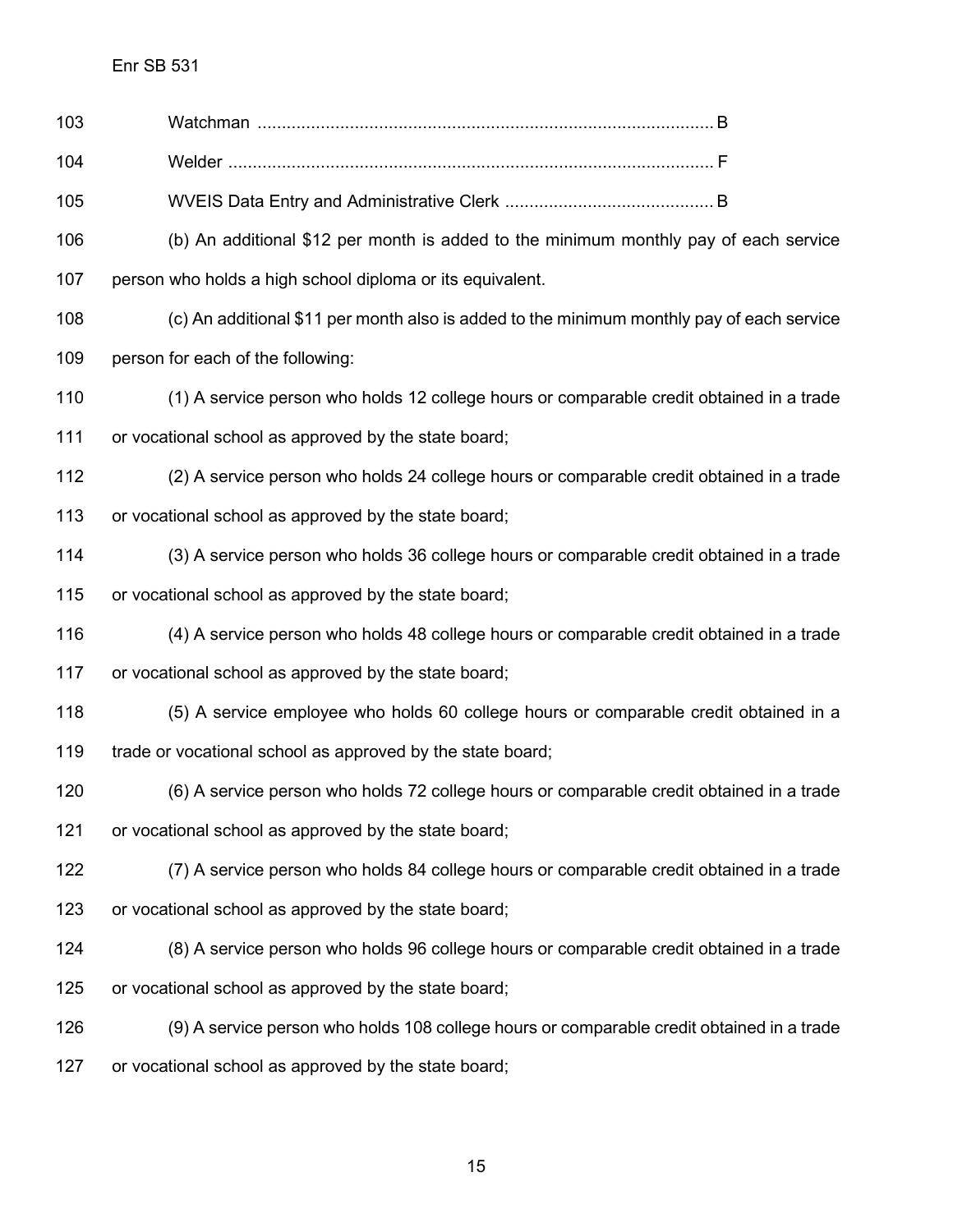Enr SB 531

- (10) A service person who holds 120 college hours or comparable credit obtained in a trade or vocational school as approved by the state board.
- 
- (d) An additional \$40 per month also is added to the minimum monthly pay of each service

person for each of the following:

- (1) A service person who holds an associate's degree;
- (2) A service person who holds a bachelor's degree;
- (3) A service person who holds a master's degree;
- (4) A service person who holds a doctorate degree.

 (e) An additional \$11 per month is added to the minimum monthly pay of each service person for each of the following:

- (1) A service person who holds a bachelor's degree plus 15 college hours;
- (2) A service person who holds a master's degree plus 15 college hours;
- (3) A service person who holds a master's degree plus 30 college hours;
- (4) A service person who holds a master's degree plus 45 college hours; and
- (5) A service person who holds a master's degree plus 60 college hours.

 (f) Each service person is paid a supplement, as set forth in §18A-4-5 of this code, of \$164 per month, subject to the provisions of that section. These payments: (i) Are in addition to any amounts prescribed in the applicable State Minimum Pay Scale Pay Grade, any specific additional amounts prescribed in this section and article and any county supplement in effect in a county pursuant to §18A-4-5b of this code; (ii) are paid in equal monthly installments; and (iii) are considered a part of the state minimum salaries for service personnel.

 (g) When any part of a school service person's daily shift of work is performed between the hours of 6:00 p. m. and 5:00 a. m. the following day, the employee is paid no less than an additional \$10 per month and one half of the pay is paid with local funds.

 (h) Any service person required to work on any legal school holiday is paid at a rate one and one-half times the person's usual hourly rate.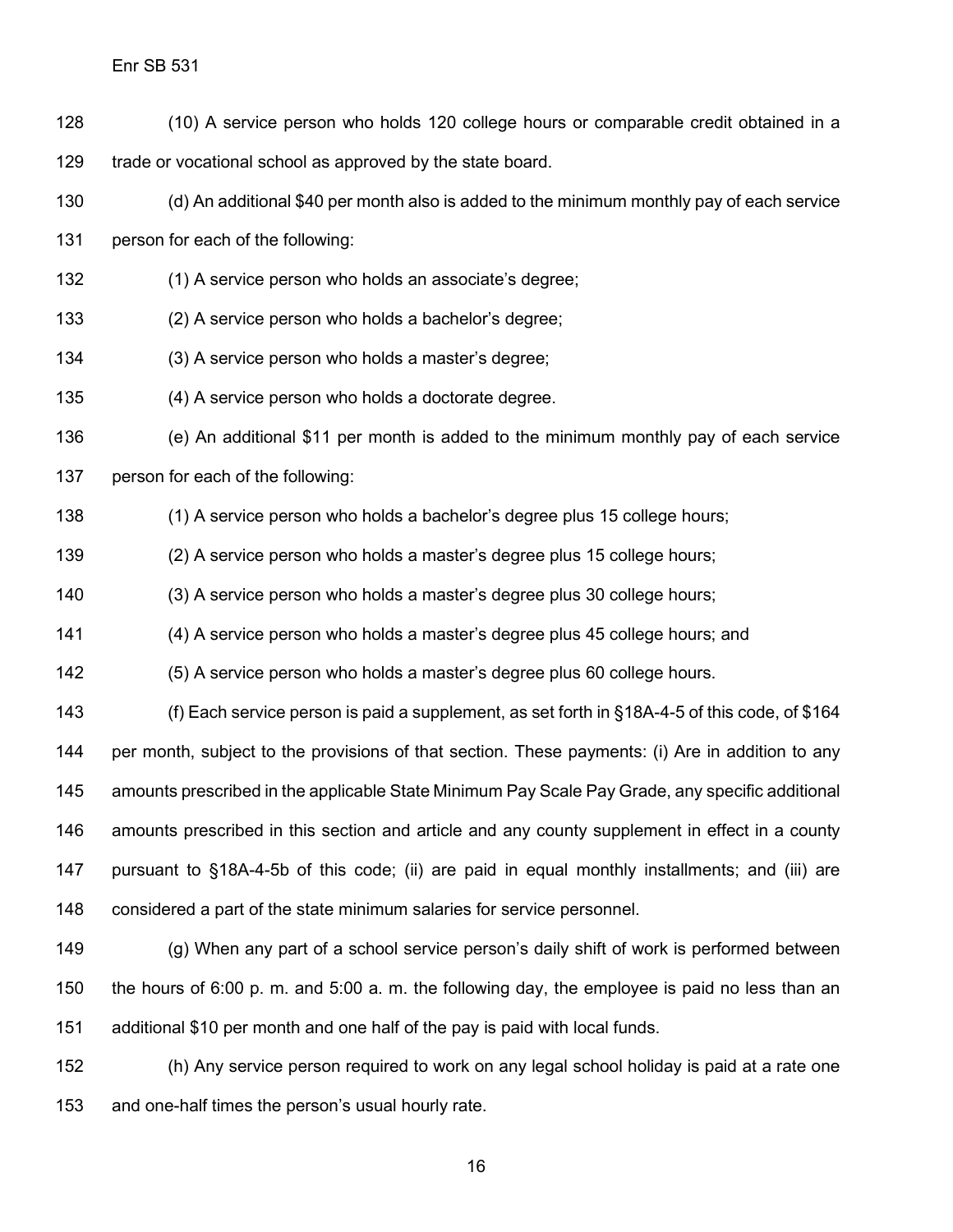(i) Any full-time service personnel required to work in excess of their normal working day during any week which contains a school holiday for which they are paid is paid for the additional hours or fraction of the additional hours at a rate of one and one-half times their usual hourly rate and paid entirely from county board funds.

 (j) A service person may not have his or her daily work schedule changed during the school year without the employee's written consent and the person's required daily work hours may not be changed to prevent the payment of time and one-half wages or the employment of another employee.

 (k) The minimum hourly rate of pay for extra duty assignments as defined in §18A-4-8b of this code is no less than one seventh of the person's daily total salary for each hour the person is involved in performing the assignment and paid entirely from local funds: *Provided*, That an alternative minimum hourly rate of pay for performing extra duty assignments within a particular category of employment may be used if the alternate hourly rate of pay is approved both by the county board and by the affirmative vote of a two-thirds majority of the regular full-time persons within that classification category of employment within that county: *Provided, however*, That the vote is by secret ballot if requested by a service person within that classification category within that county. The salary for any fraction of an hour the employee is involved in performing the assignment is prorated accordingly. When performing extra duty assignments, persons who are regularly employed on a one-half day salary basis shall receive the same hourly extra duty assignment pay computed as though the person were employed on a full-day salary basis.

 (l) The minimum pay for any service personnel engaged in the removal of asbestos material or related duties required for asbestos removal is their regular total daily rate of pay and no less than an additional \$3 per hour or no less than \$5 per hour for service personnel supervising asbestos removal responsibilities for each hour these employees are involved in asbestos-related duties. Related duties required for asbestos removal include, but are not limited to, travel, preparation of the work site, removal of asbestos, decontamination of the work site,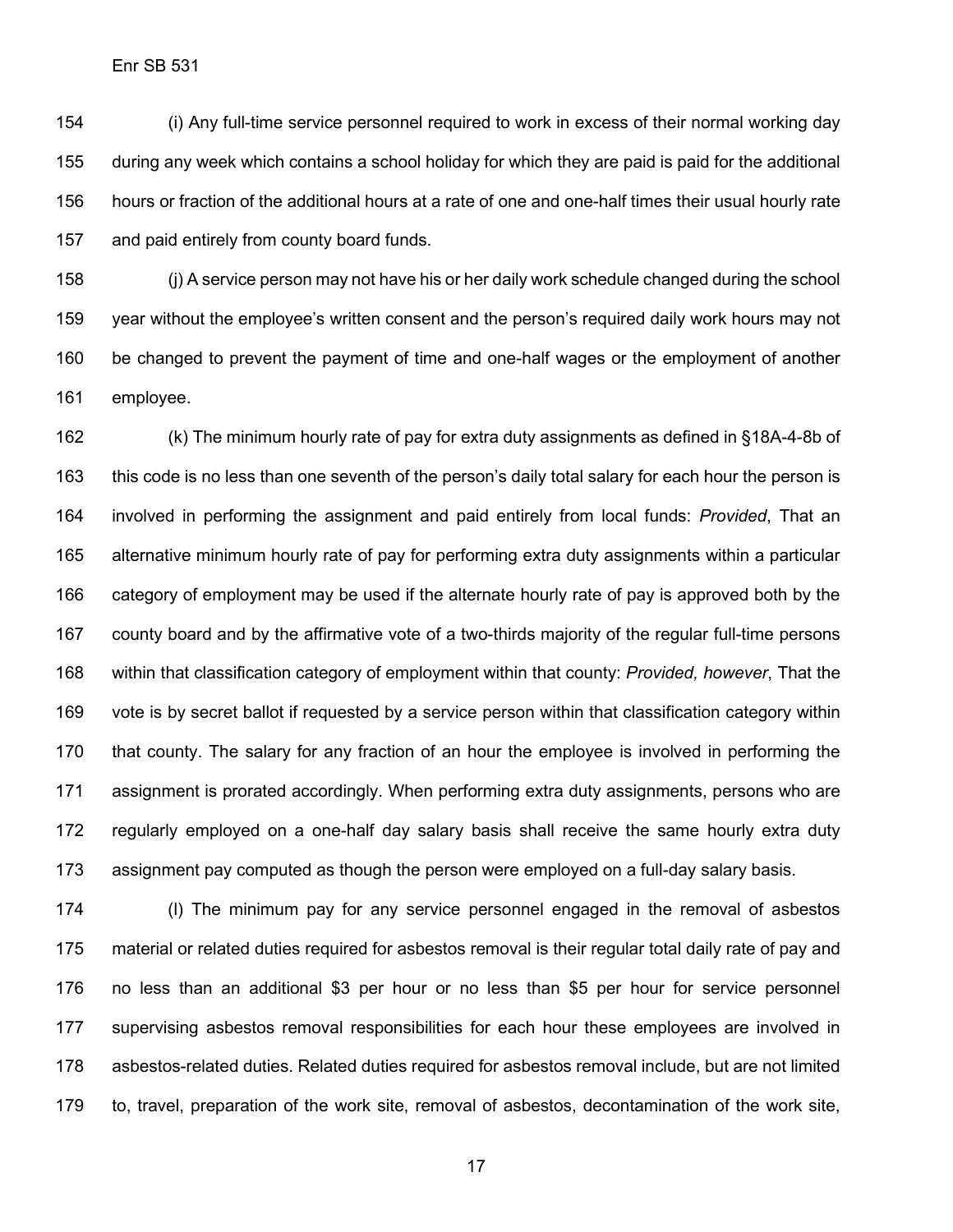placing and removal of equipment and removal of structures from the site. If any member of an asbestos crew is engaged in asbestos-related duties outside of the employee's regular employment county, the daily rate of pay is no less than the minimum amount as established in the employee's regular employment county for asbestos removal and an additional \$30 per each day the employee is engaged in asbestos removal and related duties. The additional pay for asbestos removal and related duties shall be payable entirely from county funds. Before service personnel may be used in the removal of asbestos material or related duties, they shall have completed a federal Environmental Protection Act-approved training program and be licensed. The employer shall provide all necessary protective equipment and maintain all records required by the Environmental Protection Act.

 (m) For the purpose of qualifying for additional pay as provided in §18A-5-8 of this code, an aide is considered to be exercising the authority of a supervisory aide and control over pupils if the aide is required to supervise, control, direct, monitor, escort, or render service to a child or children when not under the direct supervision of a certified professional person within the classroom, library, hallway, lunchroom, gymnasium, school building, school grounds, or wherever supervision is required. For purposes of this section, "under the direct supervision of a certified professional person" means that certified professional person is present, with and accompanying the aide.